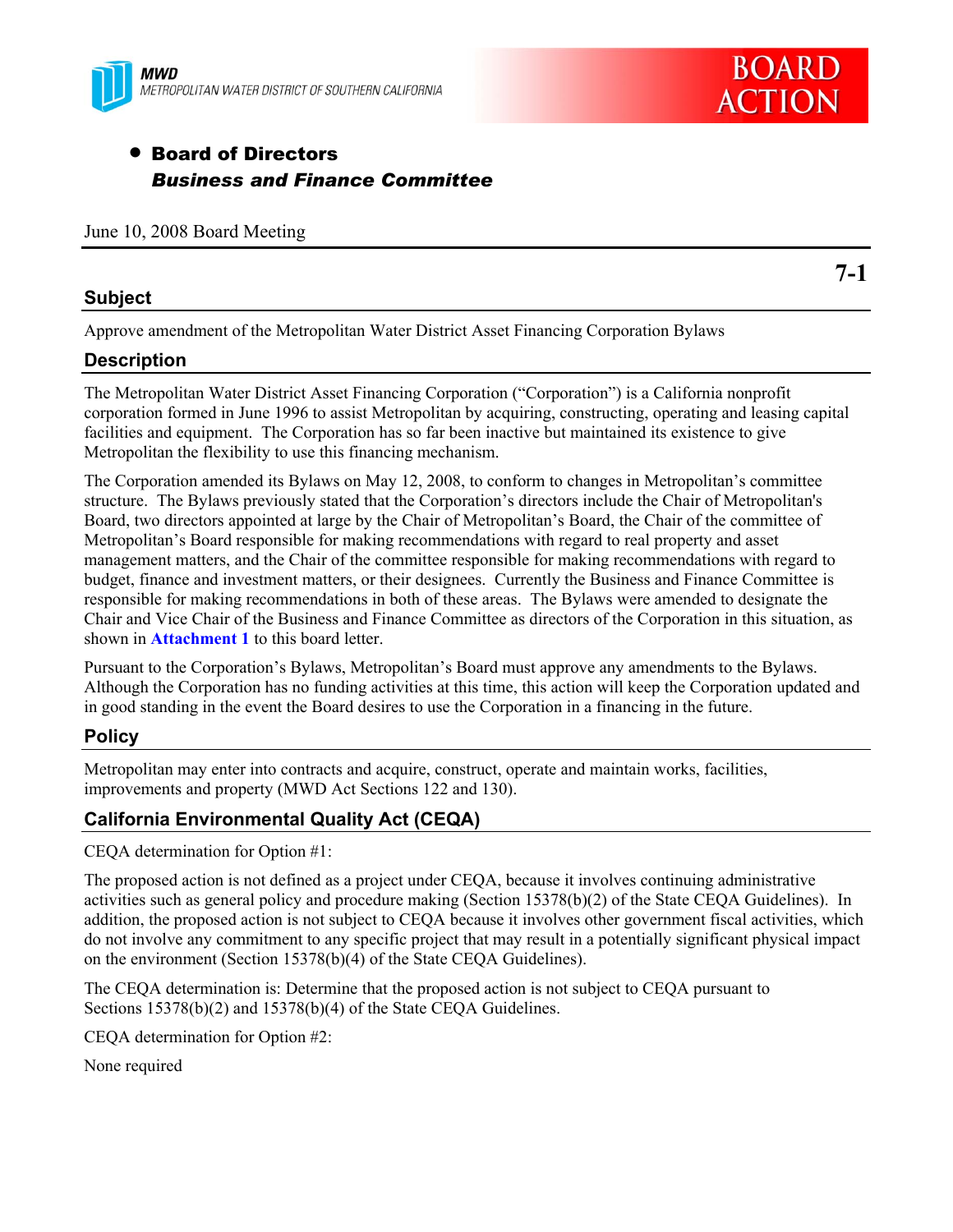### **Board Options**

#### **Option #1**

Adopt the CEQA determination and approve changes to the Corporation's Bylaws adopted by its board of directors on May 12, 2008, as shown on **Attachment 1**.

# **Fiscal Impact:** None

**Business Analysis:** Conforms Bylaws to Metropolitan's existing committee structure and maintains viability of the Corporation.

#### **Option #2**

Dissolve the Corporation

**Fiscal Impact:** None

**Business Analysis:** Reduces financing flexibility; however, there will be no further need to maintain the existence of the Corporation.

#### **Staff Recommendation**

Option #1

5/21/2008 *Brian G. Thomas Date* 

*Chief Financial Officer* 

 $\Lambda$ . Man 5/22/2008 *Debra C. Man Date* 

*for Jeffrey Kightlinger General Manager* 

**Attachment 1 – Proposed Amended Bylaws** 

BLA #6180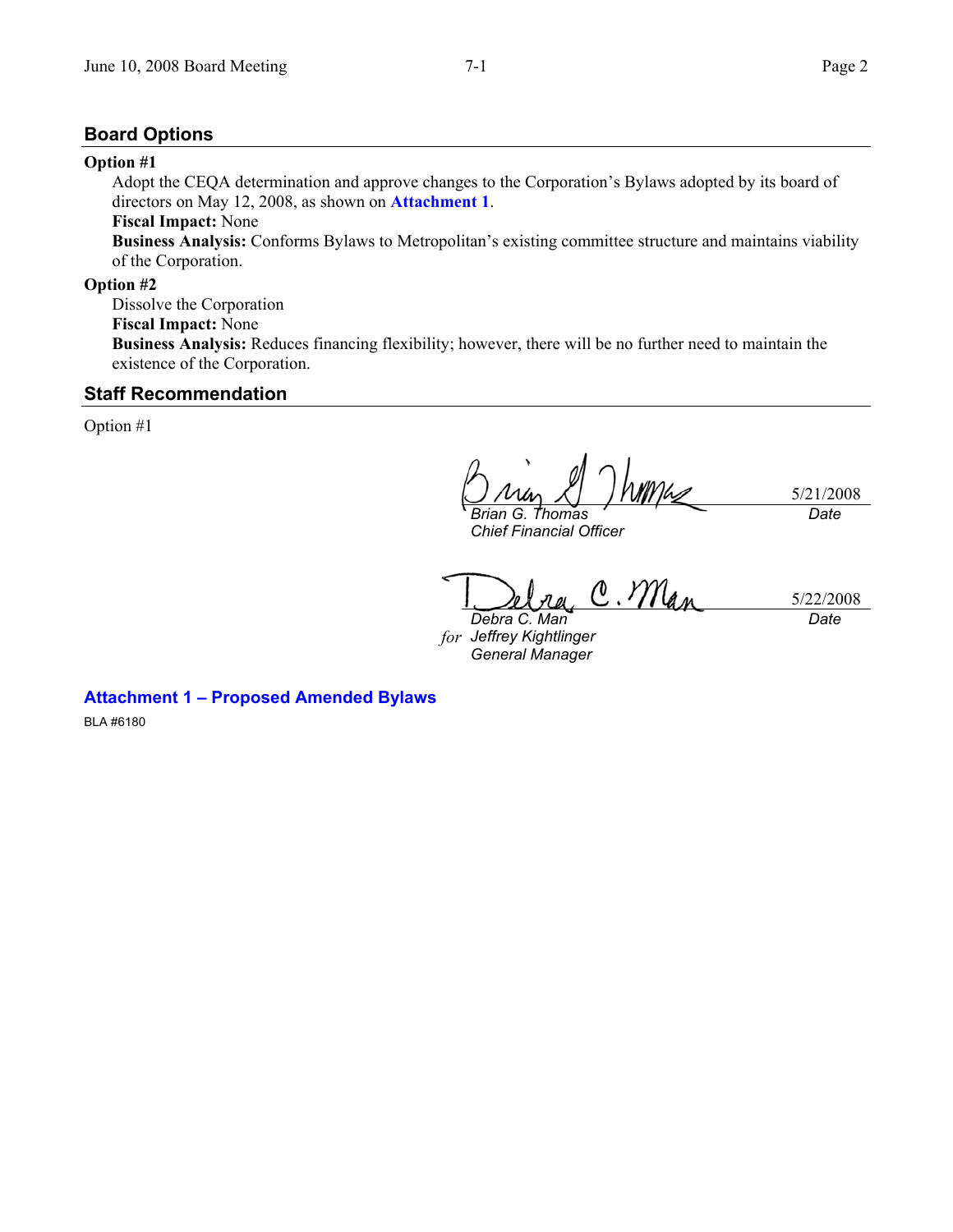#### **AMENDED BYLAWS**

for the regulation, except

as otherwise provided by statute or

its Articles of Incorporation,

OF

### THE METROPOLITAN WATER DISTRICT ASSET FINANCING CORPORATION

#### A California nonprofit public benefit corporation

#### ARTICLE I. OFFICES.

Section 1. Principal Office. The corporation's principal office shall be fixed and located at such place within the County of Los Angeles as the Board of Directors (the "Board") of this corporation shall determine. The Board is granted full power and authority to change said principal office from one location within the County of Los Angeles to another.

Section 2. Other Offices. Branch or subordinate offices may at any time be established by the Board at any place or places.

#### ARTICLE II. MEMBERSHIP.

There shall be no members of the corporation.

#### ARTICLE III. DIRECTORS.

Section 1. Powers. Subject to limitations of the Articles of Incorporation of the Corporation, of these Bylaws, and of the laws of the State of California, the activities and affairs of the corporation shall be conducted and all corporate powers shall be exercised by or under the direction of the Board. The Board may delegate the management of the activities of the corporation to any person or persons, a management company or committees however composed, provided that any such delegation other than to a committee of the Board or to the staff of The Metropolitan Water District of Southern California ("Metropolitan") must be approved by the Board of Directors of Metropolitan, and provided, moreover, that the activities and affairs of the corporation shall be managed and all corporate powers shall be exercised under the ultimate direction of the Board. Without prejudice to such general powers, but subject to the same limitations, it is hereby expressly declared that the Board shall have the following powers in addition to the other powers enumerated in these Bylaws:

(a) To select and remove all of the other officers, agents and employees of the corporation, prescribe such powers and duties for them not inconsistent with law, with the Articles of Incorporation or these Bylaws and require from them security for faithful service.

(b) To conduct, manage and control the affairs and business of the corporation and make such rules and regulations therefor not inconsistent with law, with the Articles of Incorporation, or these Bylaws, as they may deem necessary or appropriate.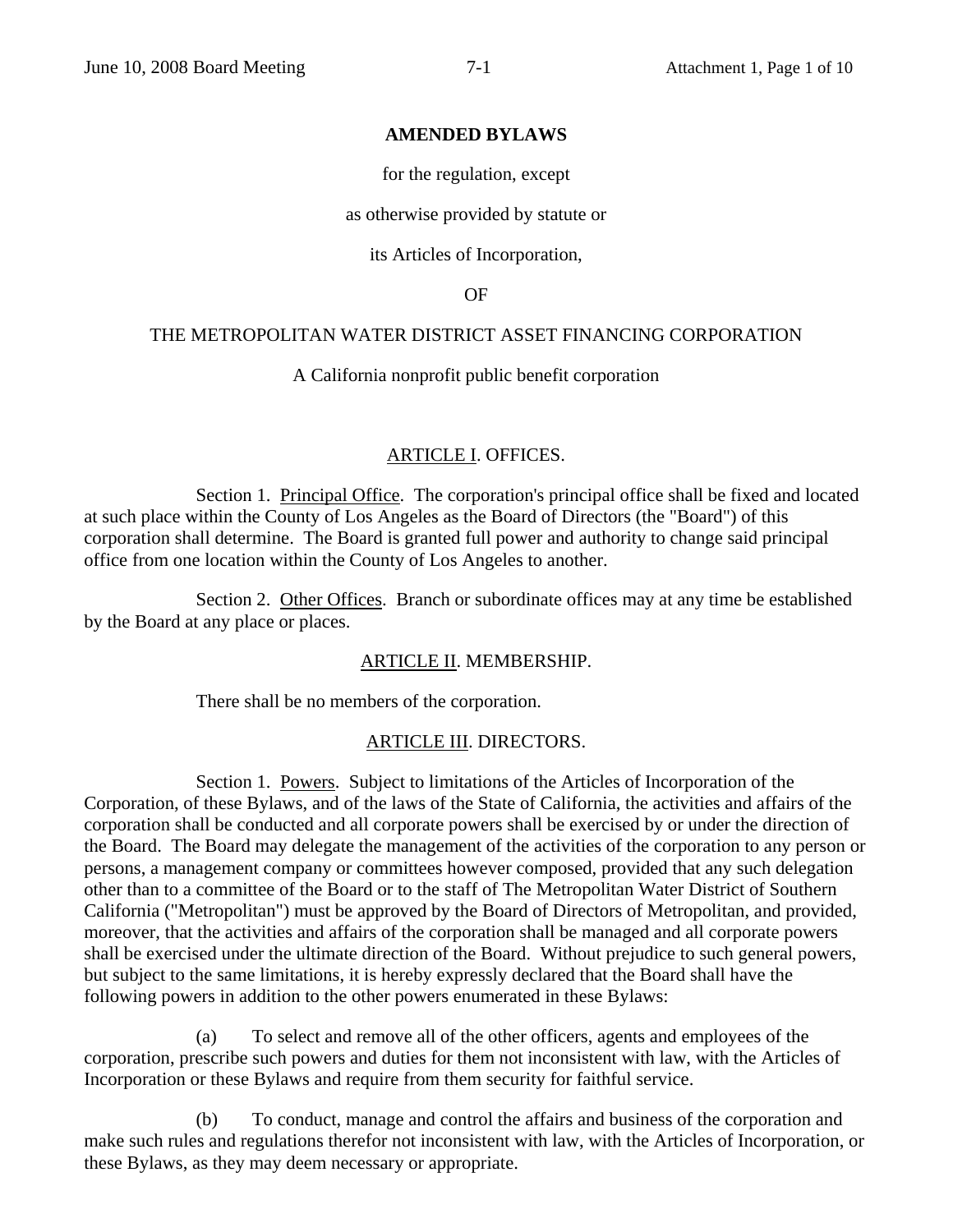(c) To adopt, make and use a corporate seal and to alter the form of such seal from time to time as they may deem necessary or appropriate.

(d) To borrow money and incur indebtedness for the purpose of the corporation, and to cause to be executed and delivered therefor, in the corporate name, promissory notes, bonds, debentures, deeds of trust, mortgages, pledges, hypothecations or other evidences of debt and instruments securing the payment of the same.

(e) To appoint an Executive Committee (subject to the provisions of the Bylaws) and other committees, and to delegate to the Executive Committee any of the powers and authority of the Board in the management of the business and affairs of the corporation, except the power to amend or repeal Bylaws. Right of notice and participation by Metropolitan representatives at any committee meeting shall be the same as that provided in Article VI, Section 2.

Section 2. Number of Directors. The authorized number of directors shall be five (5) until changed by amendment of the Articles of Incorporation or by a Bylaw.

Section 3. Designation of Directors. The directors of the Corporation shall consist of five (5) directors. The directors of the Corporation shall include the Chair of the Board of Directors of Metropolitan, the Chairman of the committee of Metropolitan's Board of Directors responsible for making recommendations with regard to real property and asset management matters and the Chairman of the committee of Metropolitan's Board of Directors responsible for making recommendations with regard to budget, finance and investment business and finance matters, or their designees. If a single committee is responsible for making recommendations with regard to both real property and asset management matters and business and finance matters, the directors of the corporation shall include the Chair and Vice Chair of such committee. The remaining two (2) directors shall be appointed at-large by the Chairman of the Board of Directors of Metropolitan from among the Board of Directors of Metropolitan (the "At-Large Directors").

Section 4. Term of Offices. At-Large Directors shall initially be appointed by the Chairman of the Board of Directors of Metropolitan for a term ending on December 31, 1996. [change to June 30] The At-Large Directors shall hold office until replaced by the Chairman of the Board of Directors of Metropolitan. The other directors shall hold office until a successor has been designated and qualified, or until changed by amendment of the Articles of Incorporation or by a Bylaw.

Section 5. Vacancies. Resignation and Removal. In the event that Metropolitan has a vacancy with regards to one of the five positions then serving on the Board, the "acting, interim," or "replacement" director shall serve as director of the Corporation until the Board of Directors of Metropolitan or the Chairman of the Board of Directors of Metropolitan, as applicable, designates a permanent successor to the vacant office.

Subject to the provisions of Section 5226 of the California Nonprofit Public Benefit Corporation Law, any director shall resign effective upon his or resignation, removal or replacement from his or her position as a director of Metropolitan.

The Board may declare vacant the office of a director who has been declared of unsound mind by a final order of court, or convicted of a felony, or been found by a final order or judgment of any court to have breached any duty arising under Article 3 of the California Nonprofit Public Benefit Corporation Law.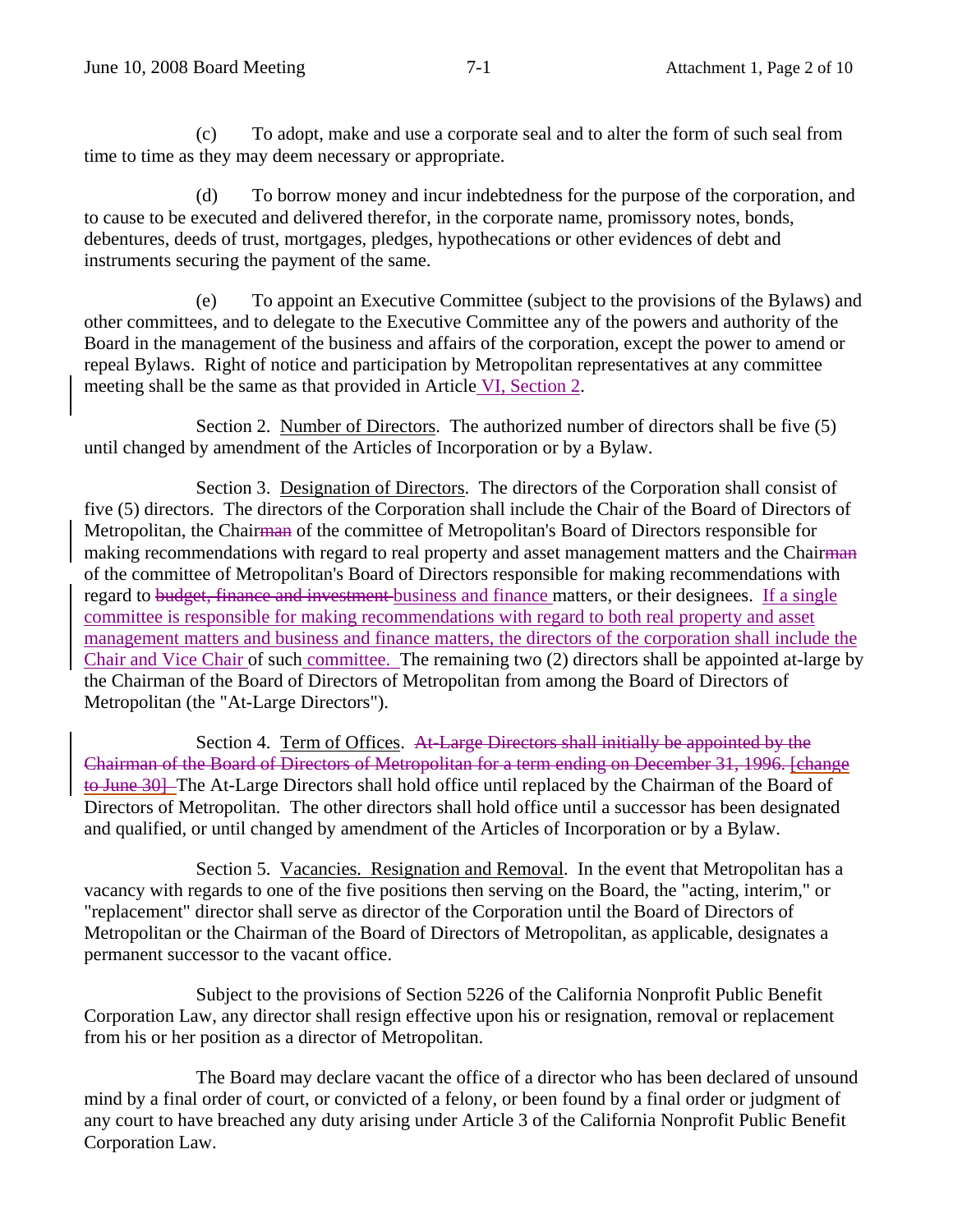No reduction of the authorized number of directors shall have the effect of removing any director prior to the expiration of the director's term of office.

Section 6. Place of Meeting. Meetings of the Board shall be held at any place within or without the State of California which has been designated from time to time by the Board. In the absence of such designation, regular meetings shall be held at the principal office of the corporation.

Section 7. Organizational Meetings. Subject to Section 10 hereof, the Board shall hold a regular meeting each year for the purpose of organization, election of officers, and the transaction of other business.

Section 8. Other Regular Meetings. Subject to Section 10 hereof, other regular meetings of the Board shall be held on such dates and at such times as the Board shall fix by resolution.

Section 9. Special Meetings. Special meetings of the Board for any purpose or purposes may be called at any time by the President, any Vice-President, the Secretary or any two directors. Any person calling such meeting shall cause notice of the meeting to be given pursuant to the requirements set forth below and subject to the requirements of Section 10 hereof.

Special Meetings of the Board shall be held upon four (4) days' written notice by first class mail or forty-eight (48) hours' written notice given personally or by telex, facsimile, or other similar means of communication. Any such notice shall be addressed or delivered to each director of the corporation or as may have been given to the corporation by the director for purposes of notice or, if such address is not shown on such records or is not readily ascertainable, at the place in which meetings of the directors are regularly held. Such notice shall also be addressed and delivered to the Board of Directors of Metropolitan and to any newspaper of general circulation, radio station, or television station requesting such notice in writing. Such notice shall further be posted at least twenty-four (24) hours prior to the special meeting in a location that is freely accessible to members of the public. The call and notice shall specify the time and place of the special meeting and the business to be transacted or discussed. No other business shall be considered at such meetings.

Notice must be received at least twenty-four (24) hours before the time of the meeting. Written notice by first class mail shall be deemed to have been received on the second day following its deposit in the United States mail (unless such second day is a Sunday in which case such notice shall be deemed to be received on the following business day). Written notice other than by first class mail shall be deemed to have been received at the time it is personally delivered to the recipient or is delivered to a common carrier for transmission or actually transmitted by the person giving the notice by electronic means, to the recipient.

Section 10. Ralph Brown Act. All meetings of the Board and any committee thereof shall be called, noticed, held and conducted in accordance with the provisions of the Ralph M. Brown Act (commencing with Section *54950* of the Government Code of the State of California).

Section 11. Quorum. A majority of the authorized number of directors constitutes a quorum of the Board for the transaction of business, except to adjourn as provided in Section 13 of this Article III. Every act or decision done or made by a majority of the directors present at a meeting duly held at which a quorum is present shall be regarded as the act of the Board, unless a greater number be required by law or by the Articles of Incorporation, except as provided in the next sentence. A meeting at which a quorum is initially present may continue to transact business notwithstanding the withdrawal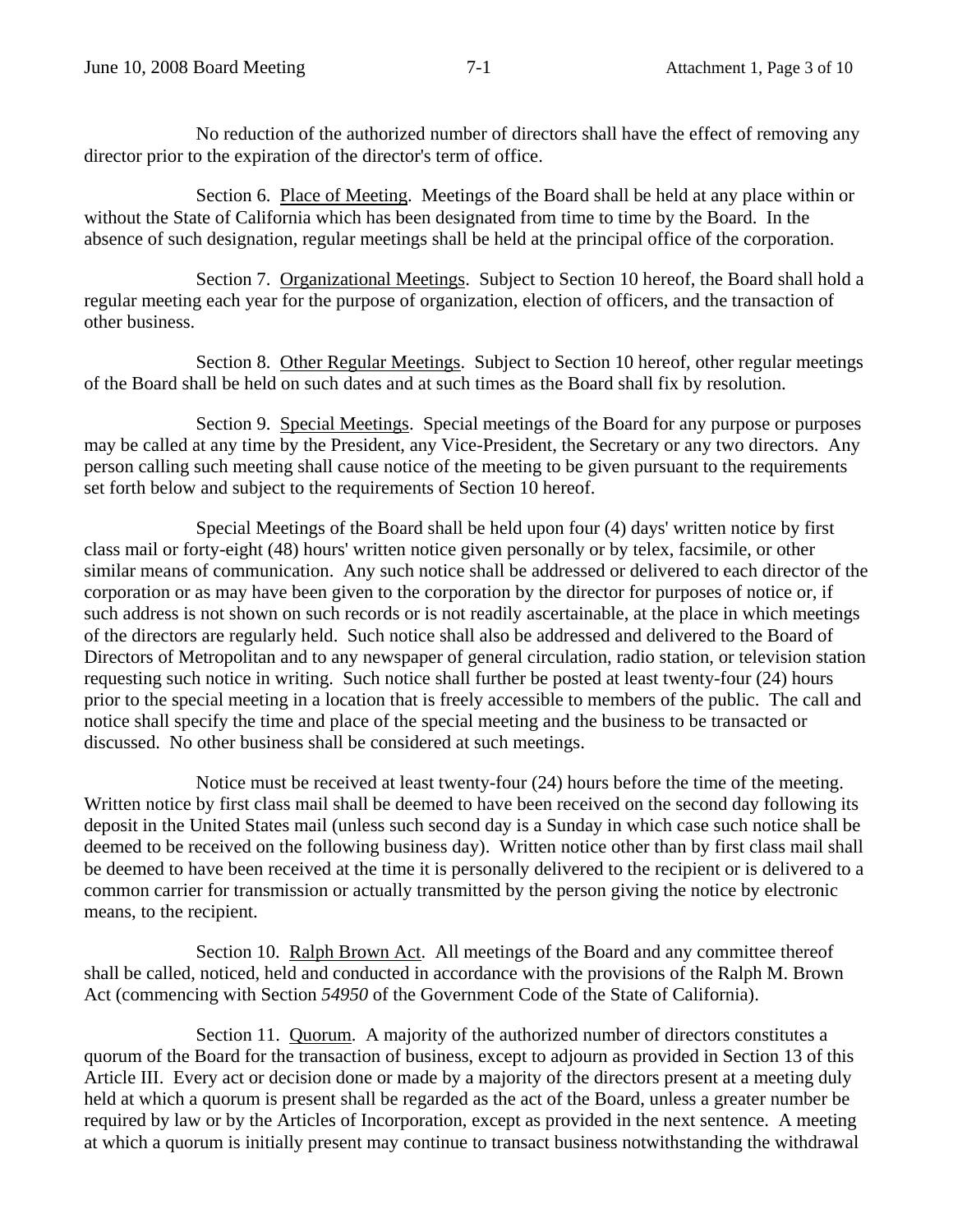of directors, if any action taken is approved by at least a majority of the required quorum for such meeting.

Section 12. Waiver of Notice. Notice of a meeting need not be given to any director who signs a waiver of notice or a written consent to holding the meeting or an approval of the minutes thereof, whether before or after the meeting, or who attends the meeting without protesting, prior thereto or at its commencement, the lack of notice to such director. All such waivers, consents, and approvals shall be filed with the corporate records or made a part of the minutes of the meetings.

Section 13. Adjournment. The directors present, whether or not a quorum is present, may adjourn any directors' meeting to another time and place as specified in an order of adjournment. If no directors are present, the Secretary or an Assistant Secretary may adjourn any directors' meeting to another time and place as specified in a notice of adjournment. Such order or notice of adjournment shall be conspicuously posted on or near the door of the place where the meeting was held within twenty-four (24) hours of the adjournment.

Section 14. Rights of Inspection. Every director and every member of the Board of Directors of Metropolitan shall have the absolute right at any reasonable time to inspect and copy all books, records and documents of every kind and to inspect the physical properties of the corporation. Agendas of public meetings or other documents or writings distributed for discussion or consideration at a public meeting shall be disclosable to the public upon request without delay subject to the provisions of the Public Records Act (commencing with Section 6250 of the Government Code of the State of California).

Section 15. Committees. The Board may appoint one or more committees, each consisting of two or more directors, and delegate to such committees any of the authority of the Board except with respect to:

(a) The approval of any action for which the California Nonprofit Public Benefit Corporation Law also requires approval of the members or approval of a majority of all members (such limitation of committee action shall apply whether or not the corporation has members);

(b) The filling of vacancies on the Board or in any committee;

(c) The amendment or repeal of Bylaws or the adoption of new Bylaws;

(d) The amendment or repeal of any resolution of the Board which by its express terms is not so amenable or repealable; or

(e) The appointment of other committees of the Board of the members thereof.

Any such committee must be created, and the members thereof appointed, by resolution adopted by a majority of the authorized number of directors then in office, provided a quorum is present, and any such committee may be designated an Executive Committee or by such other name as the Board shall specify. The Board may appoint, in the same manner, alternate members of any committee who may replace any absent member at any meeting of the committee. The Board shall have the power to prescribe the manner in which proceedings of any such committees shall be conducted. In the absence of any such prescription, such committee shall have the power to prescribe the manner in which its proceedings shall be conducted. Unless the Board or such committee shall otherwise provide, the regular and special meetings and other actions of any such committee shall be governed by the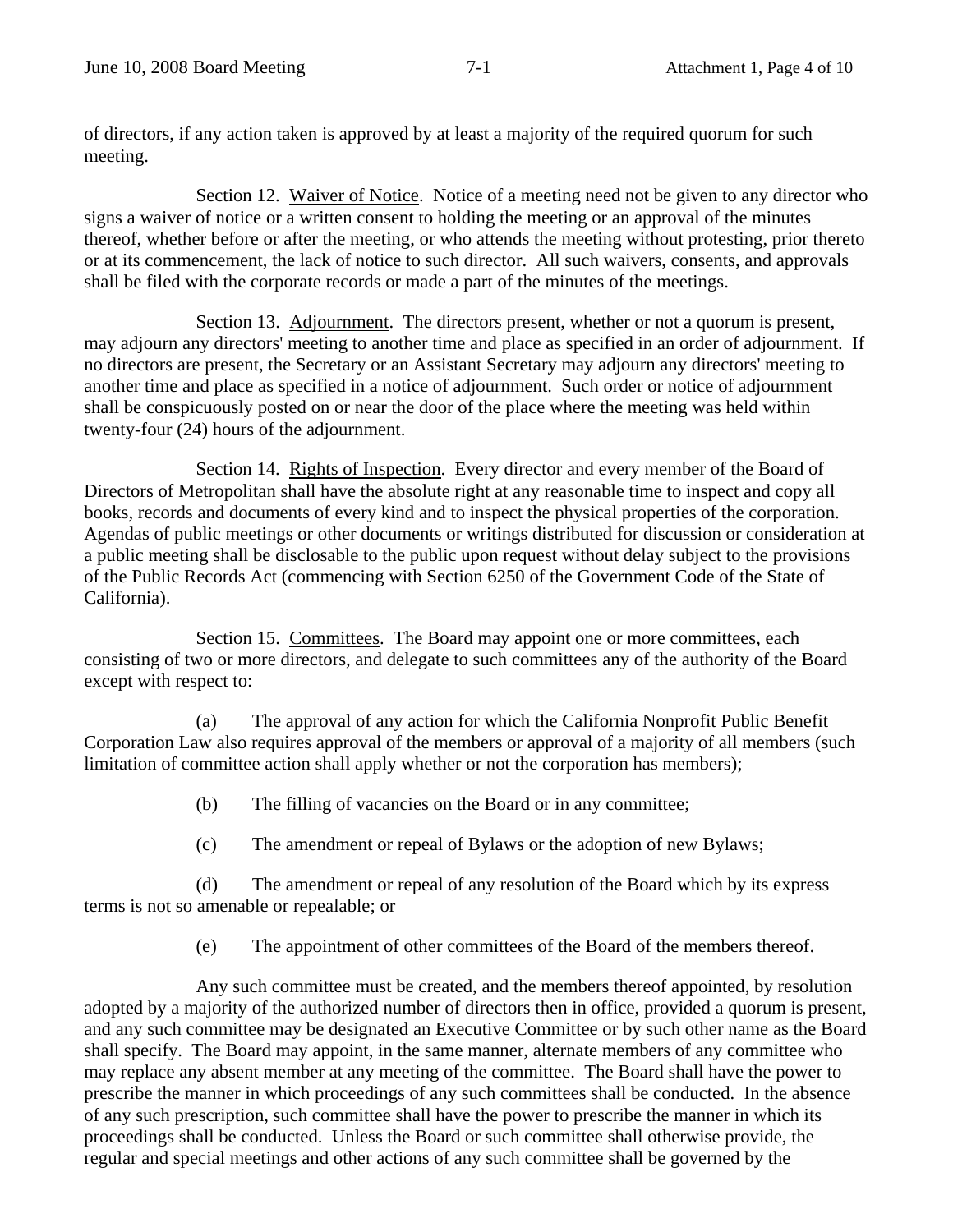provisions of this Article III applicable to meetings and actions of the Board. Minutes shall be kept of each meeting of each committee.

Section 16. Fees and Compensation. Directors and members of committees shall not receive compensation for their services; provided, however, directors and members of committees may be reimbursed for expenses, as may be fixed or determined by the Board and ratified by the Board of Directors of Metropolitan.

# ARTICLE IV. OFFICERS.

Section 1. Officers. The officers of the corporation shall be a President, a Secretary and a Treasurer. The corporation may also have, at the discretion of the Board, a Chairman of the Board, one or more Vice Presidents, one or more Assistant Secretaries, one or more Assistant Treasurers, and such other officers as may be elected or appointed in accordance with the provisions of Section 3 of this Article IV. Any number of offices may be held by the same person except as provided in the Articles of Incorporation or in these Bylaws and except that neither the Secretary nor the Treasurer may serve concurrently as the President or Chairman of the Board.

Section 2. Election. The officers of the corporation, except such officers as may be elected by or appointed in accordance with the provisions of Section 3 or Section 5 of this Article IV, shall be chosen annually by, and shall serve at the pleasure of the Board, and shall hold their respective offices until their resignation, removal; or other disqualification from service, or until their respective successors shall be elected.

Section 3. Subordinate Officers. The Board may elect, and may empower the President to appoint, such other officers, who need not be directors of the corporation, as the business of the corporation may require, each of whom shall hold office for such period, have such authority and perform such duties as are provided in these Bylaws or as the Board may from time to time determine.

Section 4. Removal and Resignation. Any officer may be removed, either with or without cause, by the Board at any time or, except in the case of an officer chosen by the Board, by any officer upon whom such power of removal may be conferred by the Board. Any such removal shall be without prejudice to the rights, if any, of the officer under any contracts of employment of the officer.

Any officer may resign at any time by giving written notice to the corporation, but without prejudice to the rights, if any, of the corporation under any contract to which the officer is a party. Any such resignation shall take effect at the date of the receipt of such notice or at any later time specified therein and, unless otherwise specified therein, the acceptance of such resignation shall not be necessary to make it effective.

Section 5. Vacancies. A vacancy in any office because of death, resignation, removal, disqualification, or any other cause shall be filled in the manner prescribed in these Bylaws for regular election or appointment to such office, provided that such vacancies shall be filled as they occur and not on an annual basis.

Section 6. Chairman of the Board. The Chairman of the Board, if there shall be such an officer, shall, if present, preside at all meetings of the Board and exercise and perform such other powers and duties as may be from time to time assigned by the Board.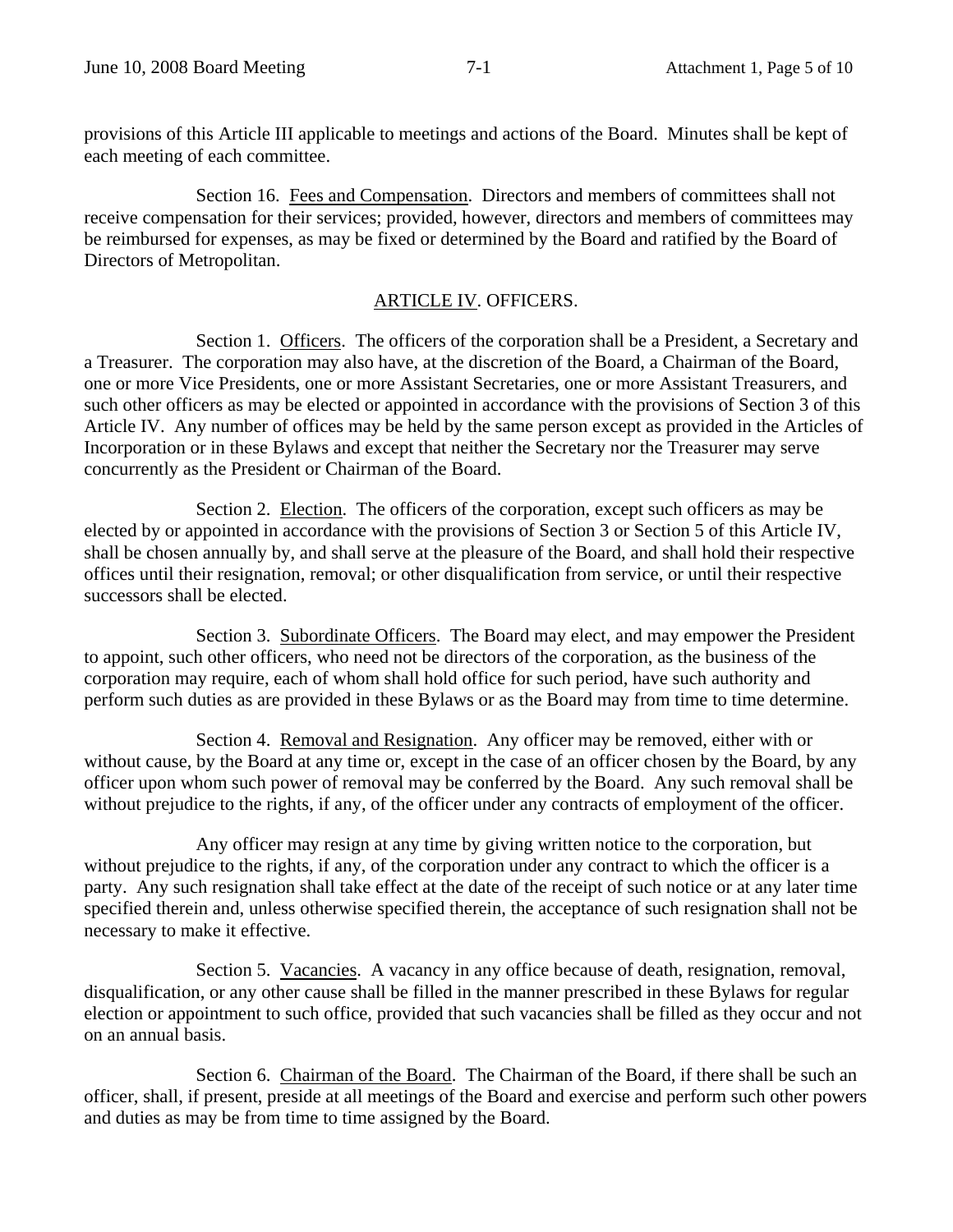Section 7. President. Subject to such powers, if any, as may be given by the Board to the Chairman of the Board, if there be such an officer, the President is the general manager and chief executive officer of the corporation and has, subject to the control of the Board, general supervision, direction and control of the business and officers of the corporation. In the absence of the Chairman of the Board, or if there be none, the President shall preside at all meetings of the Board. The President has the general powers and duties of management usually vested in the office of president and general manager of a corporation and such other powers and duties as may be prescribed by the Board.

Section 8. Vice Presidents. In the absence or disability of the President, the Vice Presidents, if any be appointed, in order of their rank as fixed by the Board or, if not ranked, the Vice President designated by the Board, shall perform all the duties of the President and, when so acting, shall have all the powers of; and be subject to all the restrictions upon, the President. The Vice Presidents shall have such other powers and perform such other duties as from time to time may be prescribed for them respectively by the Board.

Section 9. Secretary. The Secretary shall keep or cause to be kept, at the principal office or such other place as the Board may order, a book of minutes of all meetings of the Board and its committees, with the time and place of holding, whether regular or special, and if special, how authorized, the notice thereof given, the names of those present at Board and committee meetings, and the proceedings thereof. The Secretary shall keep, or cause to be kept, at the principal office in the State of California the original or a copy of the corporation's Articles of Incorporation and Bylaws, as amended to date.

The Secretary shall give, or cause to be given, notice of all meetings of the Board and any committees thereof required by these Bylaws or by law to be given, shall keep the seal of the corporation in safe custody, and shall have such other powers and perform such other duties as may be prescribed by the Board.

Section 10. Treasurer. The Treasurer is the chief financial officer of the corporation and shall keep and maintain, or cause to be maintained, adequate and correct accounts of the properties and business transactions of the corporation. The books of account shall at all times be open to inspection by any director.

The Treasurer shall deposit all moneys and other valuables in the name and to the credit of the corporation with such depositories as may be designated by the Board. The Treasurer shall disburse the funds of the corporation as may be ordered by the Board, shall render to the President and the directors, whenever they request it, an account of all transactions as Treasurer and of the financial condition of the corporation, and shall have such other powers and perform such other duties as may be prescribed by the Board.

### ARTICLE V. OTHER PROVISIONS.

Section 1. Endorsement of Documents: Contracts. Subject to the provisions of applicable law, any note, mortgage, evidence of indebtedness, contract, conveyance or other instrument in writing and any assignment or endorsement thereof executed or entered into between the corporation and any other person, when signed by the President or any Vice President and the Secretary or any Assistant Secretary of the corporation, shall be valid and binding on the corporation in the absence of actual knowledge on the part of the other person that the signing officers had no authority to execute the same. Any such instruments may be signed by any other person or persons and in such manner as from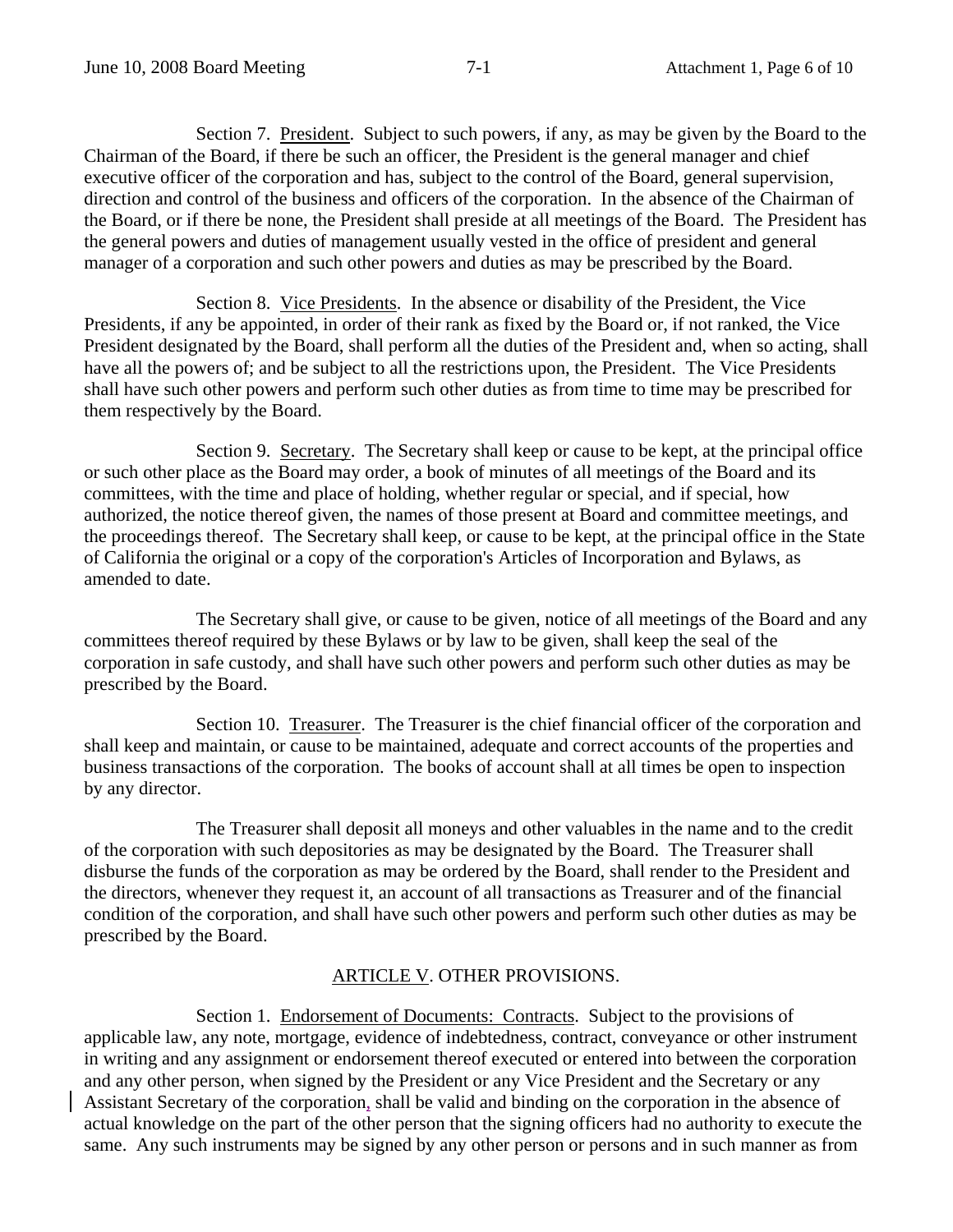time to time shall be determined by the Board, and, unless so authorized by the Board, no officer, agent or employee shall have any power or authority to bind the corporation by any contract or engagement or to pledge its credit or to render it liable for any purpose or amount.

Section 2. Representation of Shares of Other Corporations. The President or any other officer or officers authorized by the Board or the President are each authorized to vote, represent and exercise on behalf of the corporation all rights incident to any and all shares of any other corporation or corporations standing in the name of the corporation. The authority herein granted may be exercised either by any such officer in person or by any other person authorized so to do by proxy or power of attorney duly executed by said officer.

Section 3. Indemnification. The Corporation shall, to the maximum extent permitted by the California Nonprofit Public Benefit Corporation Law, and in accordance with that law, indemnify each of its agents against expenses, judgments, fines, settlements and other amounts actually and reasonably incurred in connection with any proceeding arising by reason of the fact any such person is or was an agent of the corporation. For purposes of this section, an "agent" of the corporation includes any person who is or was a director, officer, employee or other agent of the corporation and is or was acting within the scope of his or her employment or his or her designated or reasonably implied responsibilities.

Section 4. Construction and Definitions. Unless the context otherwise requires, the general provisions, rules of construction and definitions contained in the General Provisions and Definitions of the California Nonprofit Corporation Law and in the California Nonprofit Public Benefit Corporation Law shall govern the construction of these Bylaws.

# ARTICLE VI. NOTICE AND REPORTNG TO METROPOLITAN.

Section 1. Notice of Meetings. Notice of all meetings of the Board, and any committees thereof shall be given to the Board of Directors of Metropolitan in writing in the same manner as notices are given to the directors of the corporation. Notices shall be directed to the Board of Directors of The Metropolitan Water District of Southern California, 700 N. Alameda St., Los Angeles, CA 90012, Attention: Executive Secretary. Failure to give such notice shall not in any way invalidate any action taken by the Board at any such meeting.

Section 2. Participation of the Board of Directors of Metropolitan. Members or their designees of the Board of Directors of Metropolitan shall have the right to attend meetings of the Board, and committees thereof and to make recommendations thereto.

Section 3. Quarterly Reports to Metropolitan. The corporation shall provide to the Board of Directors of Metropolitan a report of the corporation on a quarterly basis if warranted by activity. Such report shall describe such matters as, but not be limited to, the status of the financial affairs of the corporation, including the status of any existing or proposed obligations or contractual arrangements of the corporation, the status of the operations and management of the corporation's facilities and assets, the proposed transfer or encumbrance of any of the corporation's facilities or assets, the activities of any committee of the corporation, and the status of any vacancies on the Board or in any committee.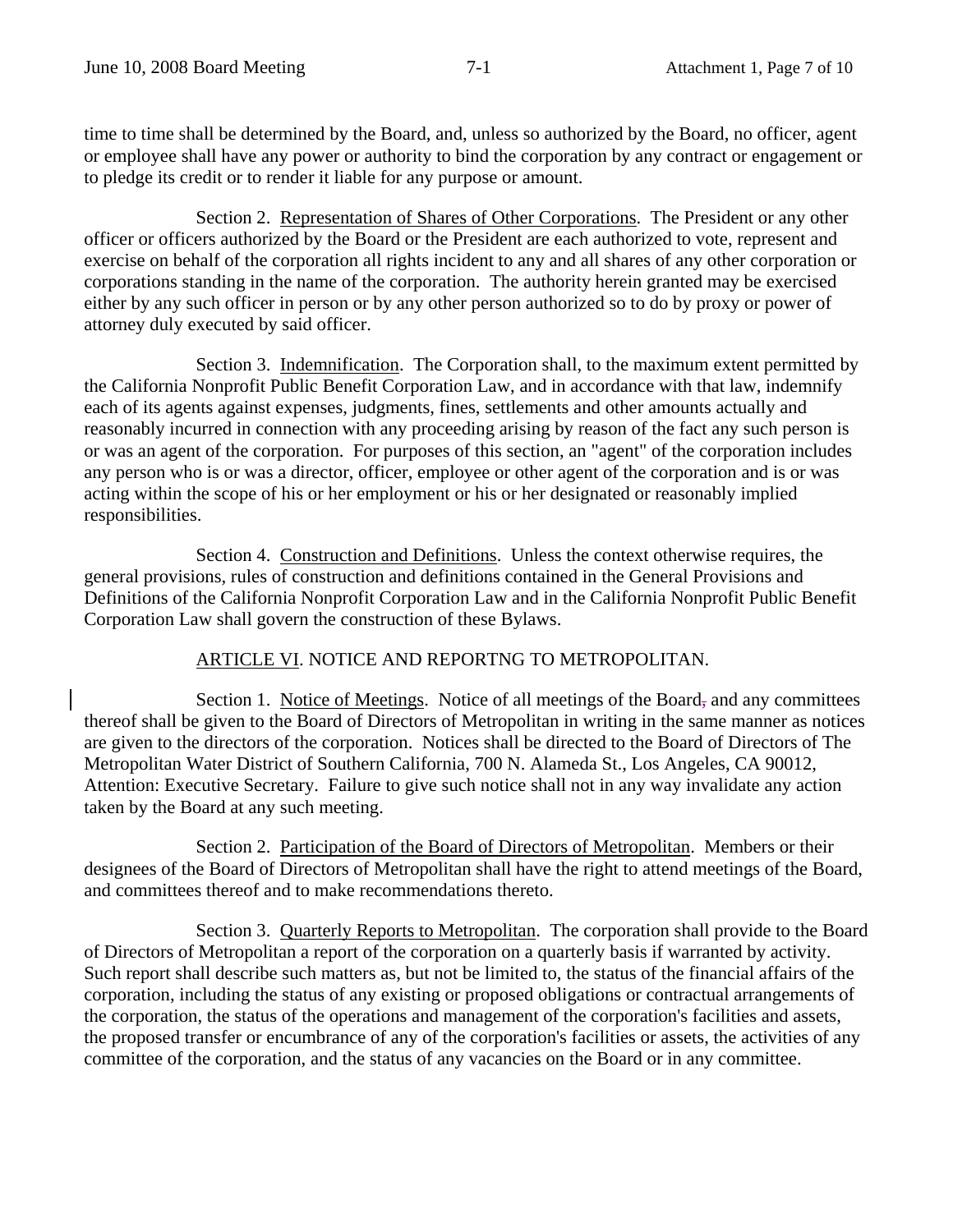#### ARTICLE VII. EMERGENCY PROVISIONS.

In the case of an emergency situation involving matters upon which prompt action is necessary due to the disruption or threatened disruption of public facilities, the Board may hold an emergency meeting without complying with the notice and posting requirements for special meetings set forth in Article III, Section 9 hereof. Such emergency meeting may be called by a director or an officer and notice need be given only to such of the directors, officers or members of the committee, as the case may be, as it may be feasible to reach at the time and by such means as may be feasible at the time including, without limitation, publication or radio.

The director or directors in attendance at the meeting of the Board, and the member or members of the Executive Committee, if any, in attendance at the meeting of the committee, shall constitute a quorum. If none is in attendance at the meeting, the officers or other persons designated on a list approved by the Board before the emergency, all in such order of priority and subject to such conditions and for such period of time (not longer than reasonably necessary after the termination of the emergency) as may be provided in the resolution approving the list, shall, to the extent required to provide a quorum at any meeting of the Board or of the Executive Committee, be deemed directors or members of the committee, as the case may be, for such meeting.

The Board, either before or during any such emergency, may provide, and from time to time modify, lines of succession in the event that during such emergency any or all officers or agents of the corporation shall for any reason be rendered incapable of discharging their duties. The Board, either before or during any such emergency, may, effective in the emergency, change the principal office or designate several alternative offices or authorize the officers to do so.

### ARTICLE VIII. AMENDMENTS.

Except as otherwise provided by the Articles of Incorporation or Bylaws, new Bylaws may be adopted or these Bylaws may be amended or repealed by the Board; provided, however, that these Bylaws shall not be amended or repealed without the consent of the Board of Directors of Metropolitan.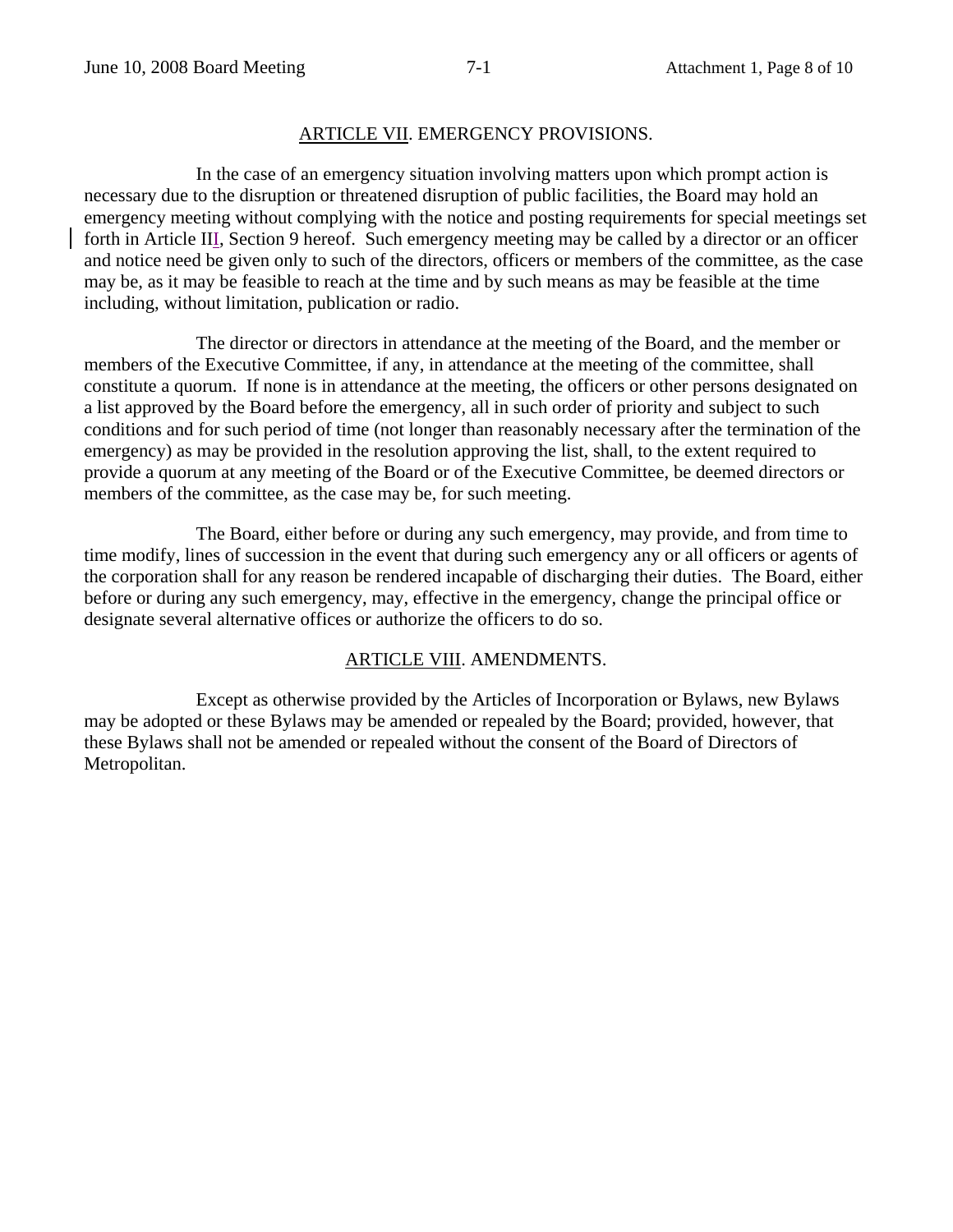# CERTIFICATE OF SECRETARY

of

THE METROPOLITAN WATER DISTRICT ASSET FINANCING CORPORATION (a California nonprofit public benefit corporation)

I hereby certify that I am the duly elected and acting Secretary of said corporation and that the foregoing Bylaws, comprising 9 pages, constitute the Bylaws of said corporation as duly adopted at a meeting of the Board of Directors thereof held on May 12, 2008.

 $\overline{a}$ 

Sydney B. Bennion Secretary